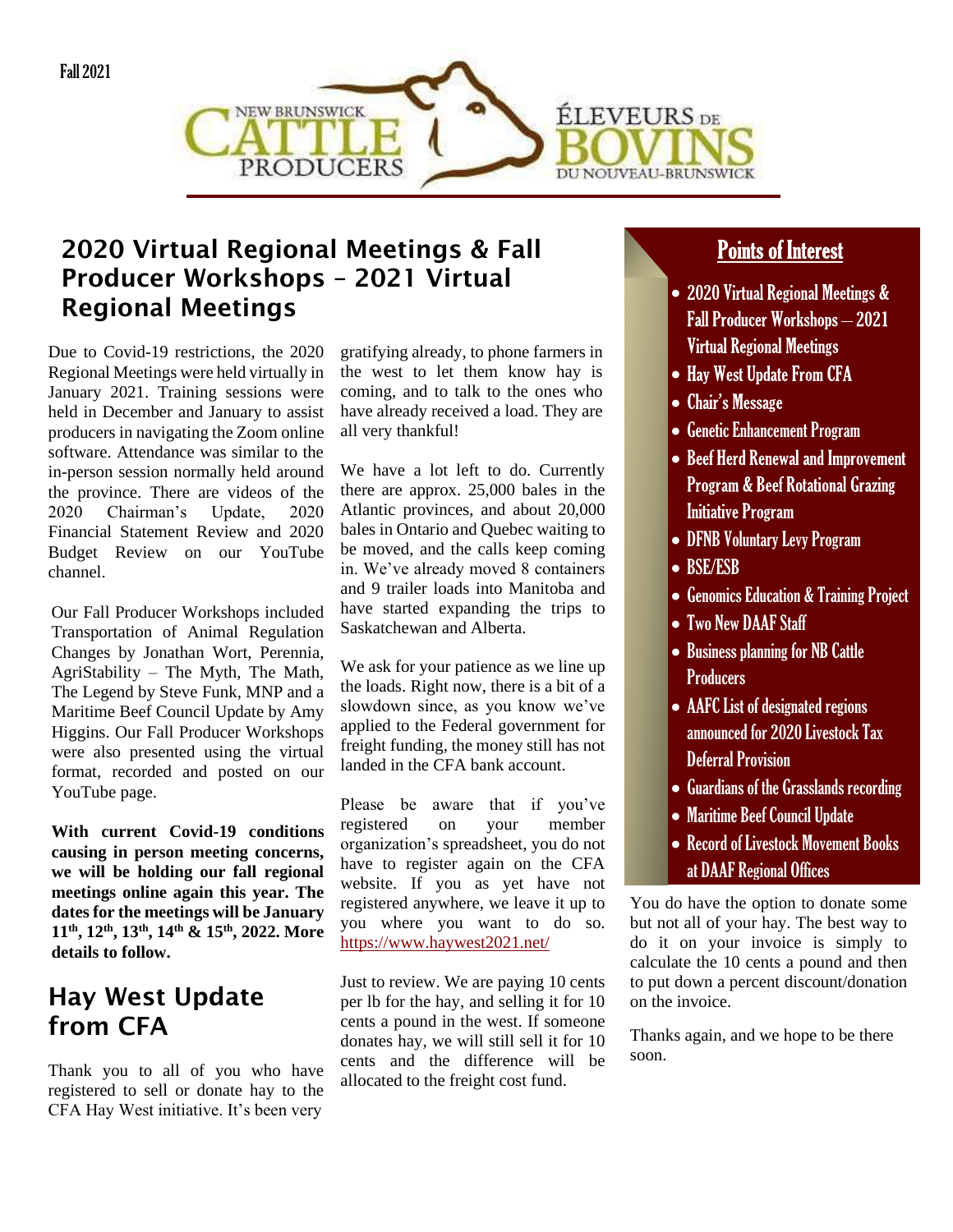### NBCP Board of Directors

**District 1 & Canada Beef Rep: Trevor Welch (Chair)** Tel: 246-6000 / Cell:328-5393 trevor@welchsurveys.ca

**District 2: Charlie Dyer** Tel: 260-2297 charliedyer@hotmail.com

**District 3: Philippe Morin** Tel: 353-5569 / Cell: 838-4569 pelmo@hotmail.com

**District 4: Russell Kaye** Cell: 252-1164 kayefarms19@gmail.com

**District 5: Nathan Phinney** Tel: 939-0993 / Cell: 536-7563 phinney.nathan@gmail.com

**District 6: Bruce Hickey** Tel: 523-7543 / Cell: 523-8629 brucehickey1@hotmail.com

**District 7: Bev McMurtrie** Tel: 455-1402 / Cell: 292-1248 bev43@nb.sympatico.ca

**District 8: Don Bettle** Tel: 832-5740 / Cell: 832-9455 dgbettle@xplornet.ca

**DFNB Rep: Wietze Dykstra (Vice-Chair)** Tel: 375-1090 / Cell: 325-8192 wdykstra@aernet.ca

**New Brunswick Cattle Producers 2-150 Woodside Lane Fredericton, NB E3C 2R9 [financemanager@bovinsnbcattle.ca](mailto:financemanager@bovinsnbcattle.ca)**

 **Tel: 458-8534 Fax: 453-1985**

**Office Manager:** Brenda MacLoon

**Strategic Opportunities Coordinator:** Cedric MacLeod

### Chair's Message

We are very fortunate in New Brunswick to have had an excellent growing and harvesting season in 2021! Producers in some areas of Canada are facing great challenges with both forest fires and drought this year. We have heard from many of our producers that they have surplus forages available to ship out West which is welcome news to our Western partners.

The Canadian Federation of Agriculture has undertaken the organization and facilitation of the Hay West 2021 project and are asking producers to be patient as they line up loads. Some loads have already been moved into Manitoba and they have started expanding the trips to Saskatchewan and Alberta. See update on page # 1.

The Maritime Cattle Producer Associations have been promoting the Cows East concept as well, which would see cattle move east to the Maritimes to be boarded or purchased based on the oneon-one business case between local and western growers. If you are interested in this model and have not already contacted our office, please contact the NBCP office to be put on our list.

Covid-19 has impacted New Brunswick relatively mildly compared to other provinces, but we are not out of the woods completely and as our sons, daughters and grand-children head back to school, it will be important for all of us to stay diligent and keep the curve flattened. Local demand for beef products has remained strong and both calf and cull cow prices have, thankfully, stayed strong throughout the pandemic.

Save the date October  $29<sup>th</sup>$  and  $30<sup>th</sup>$  for the Maritime Beef Conference. Due to Covid-19, this year the conference will be 100% virtual. Head over to [www.maritimebeef.ca](http://www.maritimebeef.ca/) for virtual tickets.

We have several new programs available to producers this year such as the Beef Rotational Grazing Initiative Program and Beef Heifer Retention Program, Beef Genetics education and training webinars and a one-year pilot project to help producers improve their farm managerial and financial accounting abilities to enable business risk management program participation. See the program details in this newsletter.

Work continues to establish an Eastern Settlement Index and develop a Beef Price Insurance Program for the Maritime region. The Beef Cattle Research Council has supported this effort with a significant funding investment, which is greatly appreciated.

With Covid-19 causing in-person meeting concerns, we be holding our fall regional meetings online again this year. The dates for the virtual meetings will be January  $11<sup>th</sup>$ ,  $12<sup>th</sup>$ ,  $13<sup>th</sup>$ ,  $14<sup>th</sup>$  &  $15<sup>th</sup>$ , 2022. More details to follow.

As always, connect with us via the NBCP website: [www.bovinsnbcattle.ca,](http://www.bovinsnbcattle.ca/) Twitter: @BovinsNBCattle, or Facebook: @NewBrunswickCattleProducers

You can also drop us a line via email at financemanager@bovinsnbcattle.ca or give us a call at 506-458-8534.

Enjoy the fall and stay safe.

Sincerely,

*Trevor Welch* Chair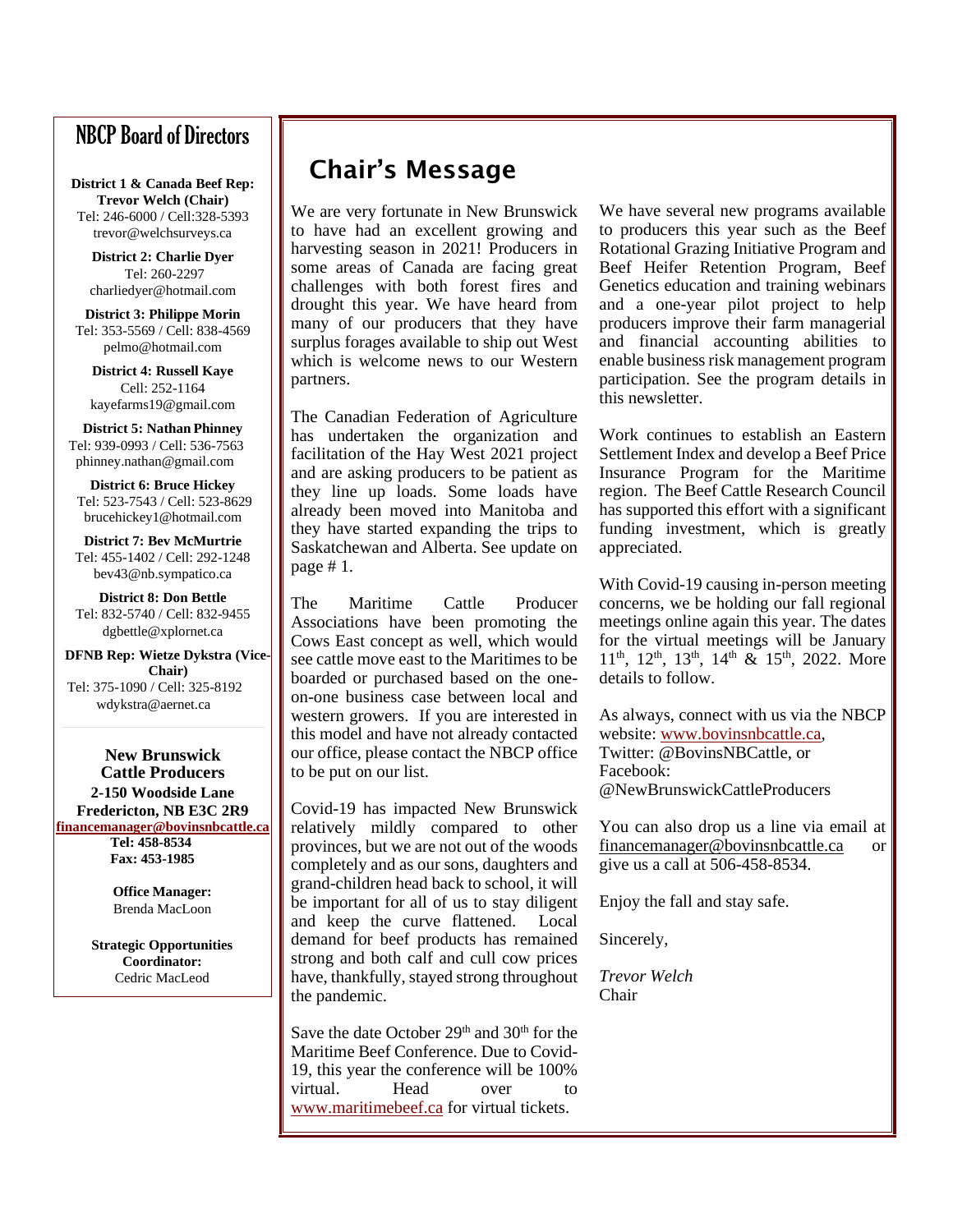### Genetic Enhancement Program – Evaluating Feed Efficiency of NB Bulls

The Genetic Enhancement Program – Evaluating Feed Efficiency of NB Bulls has been approved again for the 2021-22 year.

Applications for the program are available at:<https://bit.ly/2ZohBKr>

### Beef Herd Renewal and Improvement Program & Beef Rotational Grazing Initiative Program

NB Cattle Producers and the NB Department of Agriculture, Aquaculture & Fisheries (DAAF) are pleased to announce two new programs for beef producers, Beef Rotational Grazing Initiative Program and Beef Heifer Retention Program. These programs have been carefully designed to support beef sector growth through the following channels:

- 1. Retention of high-performance genetics as replacement females in the cow herd
- 2. Adoption of enhanced pasture management practices to increase the capacity of New Brunswick pastures and accept an expanded beef herd.

You will note that both of these objectives are clearly outlined in the Maritime Beef Sector Growth and Expansion Strategy, available here: <https://bovinsnbcattle.ca/develop/>

Details on both programs can be accessed at the following website links. Please note that it may be possible to access funding for cattle handling equipment through this program, but will be on a case-by-case basis and will need to support the goals of the project, ie. Supporting animal handling for genetic sampling and/or breeding, or supporting a pasture management project.

**Beef Herd Renewal and Improvement Program:** <https://bit.ly/3zB8KBo>

**Beef Rotational Grazing Initiative**: <https://bit.ly/3lNvysL>

Applications and guidelines are available at the links above.

The program is being administered by staff at the NB Department of Agriculture, Aquaculture & Fisheries (DAAF). If you have any questions regarding the program, please contact one of the following DAAF Livestock staff in your region:

#### **Bathurst Region**

• David Fontaine, 506-543-2660, [david.fontaine@gnb.ca](mailto:david.fontaine@gnb.ca)

#### **Moncton Region**

• Duncan Fraser, 506-856-2277, [duncan.fraser@gnb.ca](mailto:duncan.fraser@gnb.ca)

#### **Grand Falls Region**

Dorothée Blanchet-Brochu, 506-473-7755, [Dorothee.Blanchet-](mailto:Dorothee.Blanchet-Brochu@gnb.ca)[Brochu@gnb.ca](mailto:Dorothee.Blanchet-Brochu@gnb.ca)

#### **Sussex & Moncton Region**

• Katie McCallum, 506-856- 2277[, Katie.mccallum@gnb.ca](mailto:Katie.mccallum@gnb.ca)

#### **Fredericton Region**

Amy McFadgen, 506-453-2108, [amy.mcfadgen@gnb.ca](mailto:amy.mcfadgen@gnb.ca)

### DFNB Voluntary Levy Program

The DFNB Board met in February 2021 and agreed to offer their producers a voluntary annual levy payment option by having their levy calculated and remitted by DFNB. This method was implemented with DFNS and many producers found this method to be much more convenient than having the levy deducted at point of sale each time.

DFNB will provide this service to their members and the levy amount will be calculated using an agreed-upon provincial formula based on Daily Quota (DQ) holdings. Effective April 1, 2021 the DFNB Voluntary Levy Program came into effect. Under this program NB Dairy Producers are able to participate in the program and pay a once-a-year checkoff levy based on a formula.

Two options were made available to producers:

**Option A** – DFNB will offer a voluntary annual levy payment option for producers to remit their levy once per year based on the formula below, or

**Option B** - Producers can continue to remit through a third-party collection entity (Auction Markets, Licensed Drovers or Abattoirs) and submit annual Producer Registrations to NBCP. 24.5% of producers have opted for Option A for 2021-22

### BSE/ESB

The Honourable Marie-Claude Bibeau, Minister of Agriculture and Agri-Food, announced that Canada has been officially recognized by the World Organization for Animal Health (OIE) World Assembly of Delegates as a country with negligible-risk for bovine spongiform encephalopathy (BSE). By obtaining this recognition, Canada has achieved the most preferred status under the OIE's three-tiered categorization system for evaluating BSE risk.

More details are available in the [news](https://www.canada.ca/en/food-inspection-agency/news/2021/05/minister-bibeau-welcomes-recognition-that-canada-is-negligible-risk-for-bse.html)  [release.](https://www.canada.ca/en/food-inspection-agency/news/2021/05/minister-bibeau-welcomes-recognition-that-canada-is-negligible-risk-for-bse.html)

Bovine Spongioform Encephalopathy Sampling in New Brunswick Bovine Spongioform Encephalopthy (BSE) Surveillance English - See the link for more details: <https://bit.ly/3u6dX3g>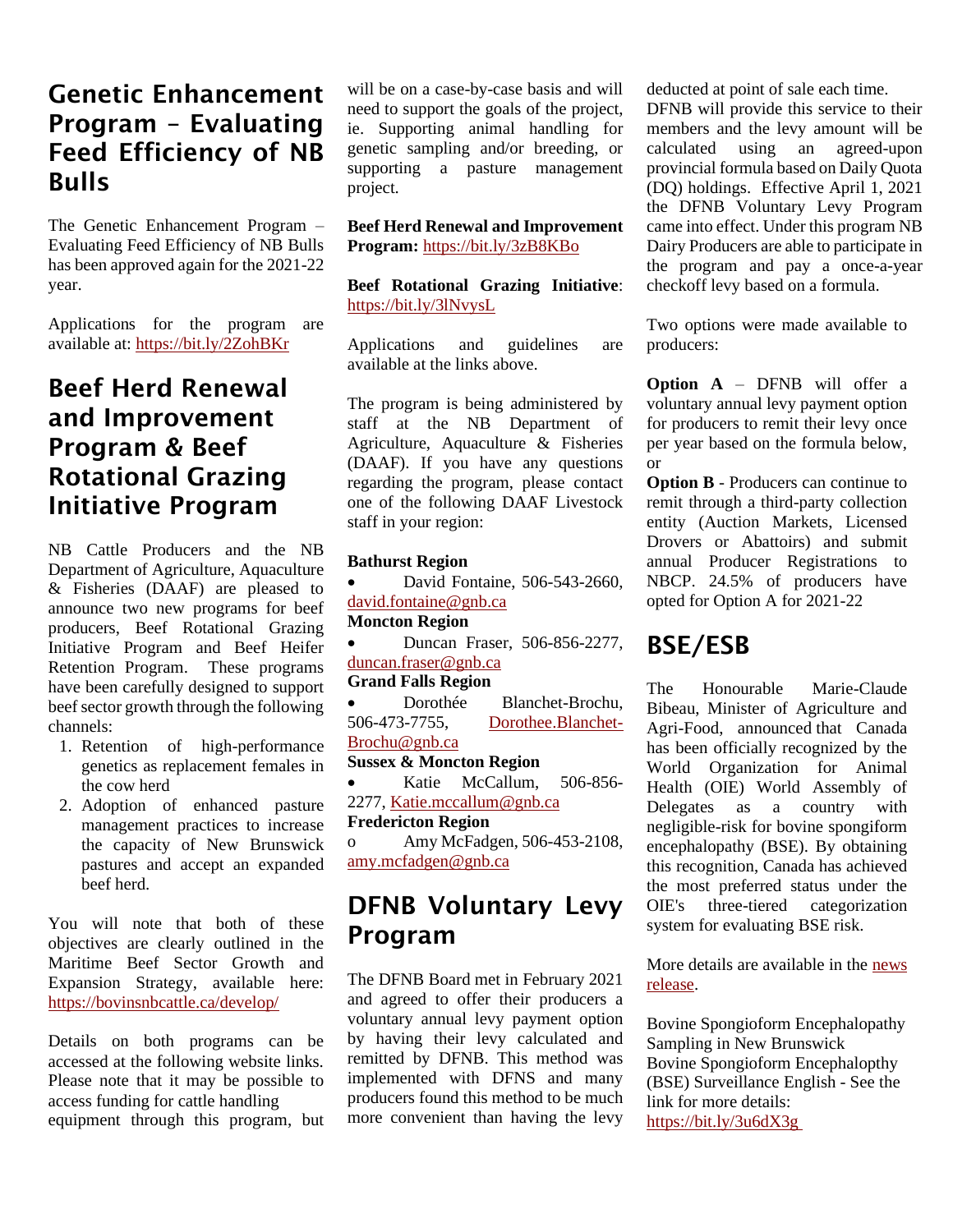### Genomics Education & Training Project

Genomics is a useful tool that is now more accessible in the beef industry than ever. The dairy industry can be looked at as an example of the rate of genetic improvement that can be achieved in a relatively short period of time by incorporating genomics to make retention decisions at a much earlier age which shortens the generation interval of improvement.

In beef cattle, the potential is high. In the registered seedstock segment, producer uptake of the technology is higher than the general commercial cow-calf segment. This can be attributed to the genetic evaluations of the Canadian breed associations incorporating the genomics information and integrating them directly in "genomically enhanced Expected Progeny Differences" (or ge-EPD's). There have been commercial genomic indexes developed which makes the technology more accessible to those who may not participate in formal genetic evaluations by simply pulling some hair and dropping it in the mail.

Performance Data historically has been collected on beef animals at certain points in the production system: Birthweight/Calving Ease, 205 day weaning weights, 365-day yearling weights, and carcass merit is currently only known by the producer who shipped that animal (and any informal feedback loop that exists). So, this data is coming back 9 months after the initial breeding for birthweight/calving ease, 16 months for weaning weights, 22 months for yearling weights, and various carcass merit information- either collected through ultrasound or through processing.

Starting with retention heifers, the opportunity here to is to identify the replacements from a group as early as possible in order to:

a) sell non-replacements early as feeders instead of developing them to be retained, and

b) retain the highest genetic potential heifers and understand their traits in order to make an informed decision on bull selection for that animal or group.

New Brunswick producers have access to the Genetic Enhancement Program through CAP programming in the Department of Agriculture Aquaculture and Fisheries allows for 100% coverage up to \$500 to beef herds participating in an approved herd genetic evaluation program will be eligible. (Things like genomics, data management software, and ultrasound testing are included in this bucket).

NB DAAF has also established an advanced growth program to support replacement heifers that have been genomically tested. NBCP is offering training seminars about the ins and outs of genomics and how to apply them over the course of the next few months.

If you are interested in learning more about genomics and how to apply it to your retention, selection or breeding plans- please contact Amy at [maritimebeefcouncil@gmail.com](mailto:maritimebeefcouncil@gmail.com) to set up a consultation.

The webinar series dates are as follows:

YouTube link for August 5<sup>th</sup>: "*Beef Genomics 101*" webinar recording – click and view this link prior to the November  $25<sup>th</sup>$  webinar for a good understanding of the Beef Genomics basic training. <https://bit.ly/3lN5ePI>

YouTube link for August 19th: "*Incorporating Beef Genomics in your Herd*" webinar recording – click and view this link prior to the November 25<sup>th</sup> webinar for a good understanding of ways to improve the beef genomics in your herd. <https://bit.ly/3CQOtdp>

November 25th: *Analysing Genomic Results,* 7-8pm Atlantic Time on Zoom.

Registration is required in advance. Simultaneous Translation will be provided. This session will be recorded and available to all who register.

[https://bovinsnbcattle.ca/category/ne](https://bovinsnbcattle.ca/category/news) [ws](https://bovinsnbcattle.ca/category/news)

# Two New DAAF Staff

DAAF has announced that Dorothée Blanchet-Brochu has joined the Livestock Sector Development Branch in the role of Livestock Development Officer in Grand Falls, serving Northwest and Western New Brunswick, effective April 12, 2021. Dorothée comes to us from Québec and is a recent graduate of Laval University.

DAAF has also announced that Katie McCallum will be joining the Livestock Sector Development Branch in the role of Livestock Development Officer in the Moncton Office, serving Southeastern New Brunswick, effective May 10, 2021 on a one-year term. Katie was raised on a cattle farm in New Brunswick and is a recent M. Sc. graduate of Dalhousie Agriculture Campus.

Please join us in welcoming both Dorothée and Katie to the department and extending best wishes in their new roles on the Livestock Sector Development Team.

Dorothée can be reached at the Grand Falls office (506) 473-7755, cell (506) 426-6376 or [Dorothee.Blanchet-](mailto:Dorothee.Blanchet-Brochu@gnb.ca)[Brochu@gnb.ca](mailto:Dorothee.Blanchet-Brochu@gnb.ca)

Katie can be reached at the Moncton office (506) 856-2277 or [Katie.McCallum@gnb.ca](mailto:Katie.McCallum@gnb.ca)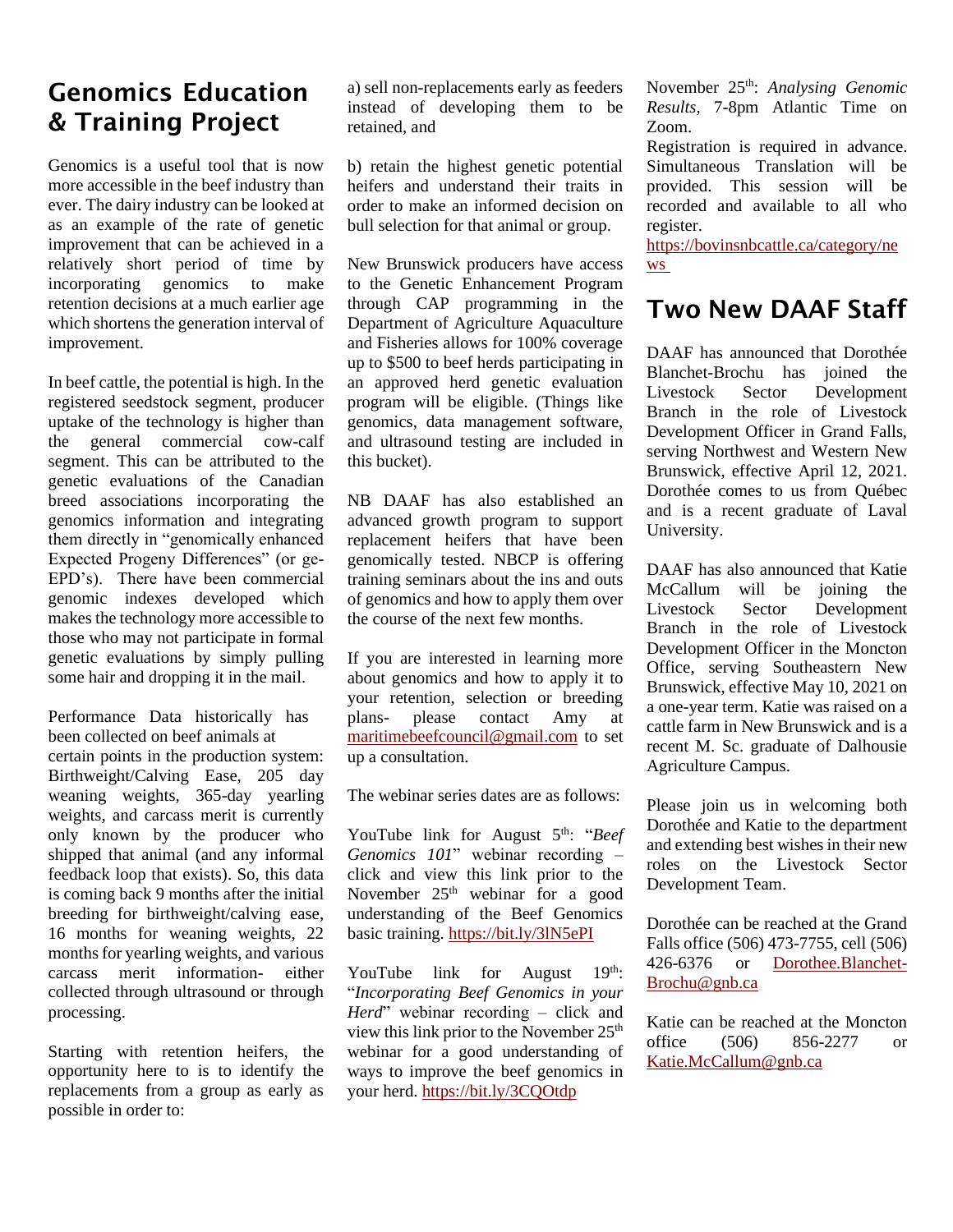# Business planning for NB Cattle Producers

#### Objectives:

A one-year pilot project for the beef industry to improve their farm managerial and financial accounting abilities and to meet reporting requirements for business risk management programs.

#### Eligible Applicant:

Cattle farm operation or a mix farm having at least 10 cow-calf or 20 cattle finishing or custom fed cattle operation.

#### Eligible Activities:

Professional fees and services related to the implementation of managerial accounting and reporting system customized to the farm to meet reporting requirements for AgriStability and complete the first-year report for AgriStability for a first-time applicant or applicant returning after a 3 years absence from AgriStability.

#### Level of Assistance:

- **1.** One-time assistance for an eligible applicant up to 75% of the eligible cost, to a maximum contribution of \$3,500.
- **2.** The 10% new entrant top up is not applicable.
- **3.** Software are not eligible items.
- **4.** Limited to fund availability.

#### How to apply:

Clients are responsible to submit a completed CAP application form and attach any additional required documentation and a quotation (as described in the program guidelines) and submit to any Department of Agriculture, Aquaculture and Fisheries (DAAF) regional office or directly to the CAP Administrator,

Industry Financial Programs, Department of Agriculture, Aquaculture and Fisheries, P.O. Box 6000, Fredericton, NB E3B 5H1, or by e-mail to [CAP.ADMIN@gnb.ca](mailto:CAP.ADMIN@gnb.ca)

## AAFC List of designated regions announced for 2020 Livestock Tax Deferral provision

On May 11<sup>th</sup>, Agriculture and Agri-Food Canada announced the list of designated regions eligible for the 2020 Livestock Tax Deferral provision.

Provinces with eligible regions for the tax deferral include Quebec, New Brunswick, Nova Scotia and Prince Edward Island. The full map and list of designated regions can be foun[d here.](https://www.agr.gc.ca/eng/agriculture-and-the-environment/drought-watch/livestock-tax-deferral-provision/2020-list-of-prescribed-regions/?id=1620138156975)

The Livestock Tax Deferral provision allows cattle producers located in designed regions who sell part of their breeding herd due to extreme weather to defer a portion of sale proceeds to the following year. Proceeds from deferred sales are included as income in the next tax year, when they may be at least partially offset by the cost of reacquiring breeding animals. In instances of consecutive years of drought or excess moisture and flood designation, producers may defer sales income to the first year in which the area is no longer designated.

In order to defer income, the breeding herd must have been reduced by at least 15 per cent. If the breeding herd was reduced by at least 15 per cent, but less than 30 per cent, then 30 per cent of income from net sales can be deferred. Where producers reduced their breeding herd by 30 per cent or more, 90 per cent of income from net sales can be deferred.

The announcement of eligible regions for the 2020 Livestock Tax Deferral was delayed considerably compared to recent years. With the 2020 individual tax year payment deadline of April 31, 2021 already passed, eligible producers may need to take additional steps to utilize the deferral.

If producers are eligible and choose to

utilize the livestock tax deferral but have already filed their tax return, CCA recommends producers consult their tax professional about filing a [2020 tax](https://www.canada.ca/en/revenue-agency/services/tax/individuals/topics/about-your-tax-return/change-your-return.html)  [return](https://www.canada.ca/en/revenue-agency/services/tax/individuals/topics/about-your-tax-return/change-your-return.html) [adjustment.](https://www.canada.ca/en/revenue-agency/services/tax/individuals/topics/about-your-tax-return/change-your-return.html)

# Guardians of the Grasslands YouTube Recording

*[Guardians of the Grasslands](http://www.guardiansofthegrasslands.com/)* is a short documentary produced by Story Brokers Media House in partnership with Canadian Beef, Ducks Unlimited Canada and the Nature Conservancy of Canada. This film explores the vital role cattle play in preserving our endangered native temperate grasslands and was shot on location at the Waldron Ranch Grazing Co-op in southern Alberta.

The documentary has found great film festival success, including being selected for over 17 events in almost every province and even internationally, such as the Nature Without Borders and Wildlife Conservation film festivals. It has won accolades, including for Research at the Yorkton Film Festival and Best Documentary at both the Montreal Independent and Central Alberta Film Festivals.

May  $4<sup>th</sup>$  marked the official public launch of the film, which was celebrated with a screening and an exclusive panel discussion on the value of preserving and maintaining grasslands for all Canadians. Canadian Beef will be working hard to promote the short film through media outreach, partner industries and social influencers. Our goal is **100,000 views** by January 1, 2022.

We hope you will view the documentary and share with family and friends:

Guardians of the Grasslands (English): [https://youtu.be/\\_CG4ROvCu0Y](https://youtu.be/_CG4ROvCu0Y) (French Subtitles): <https://youtu.be/y7NBhEktVWA>